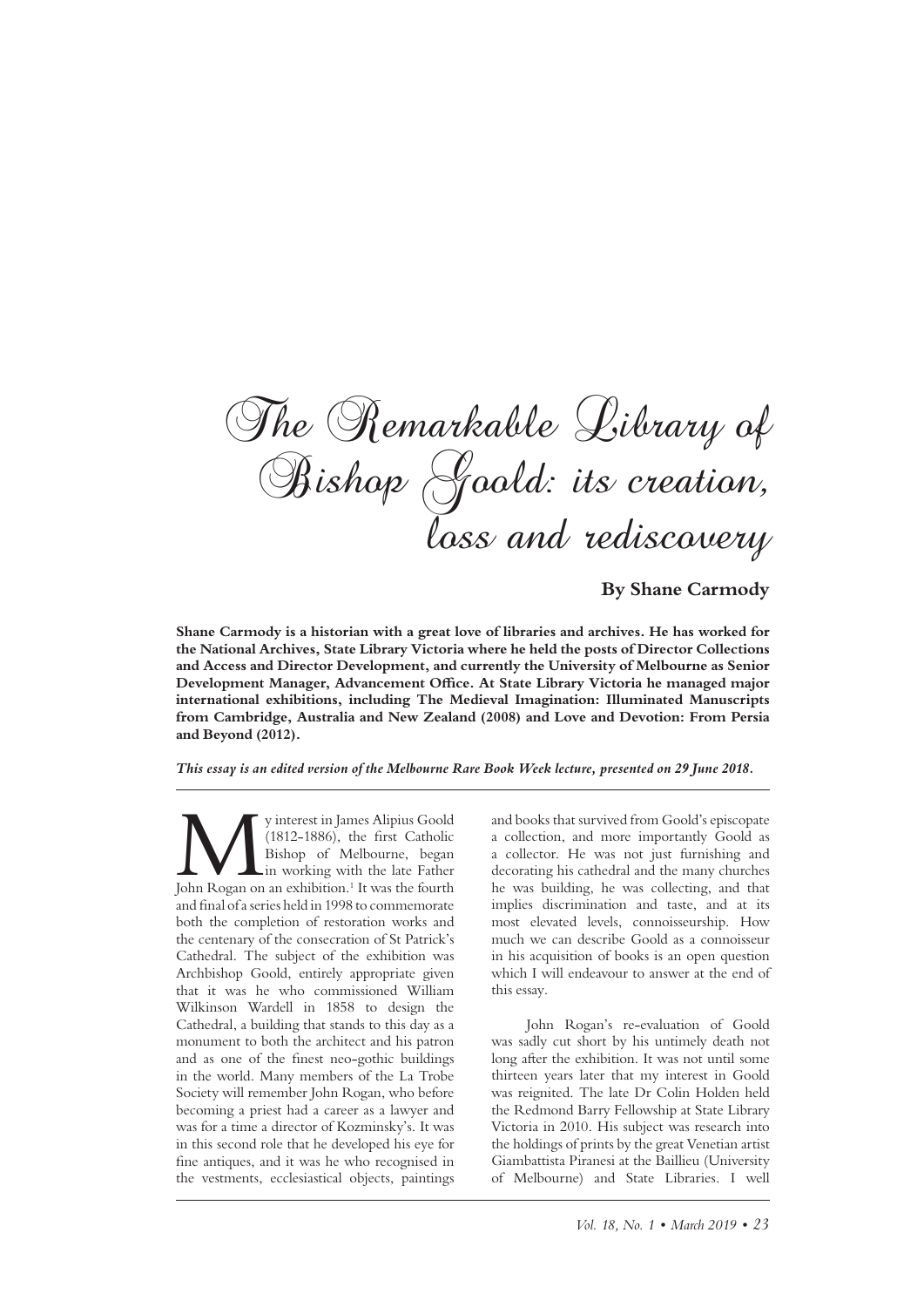remember Colin coming to my office to tell me that he had discovered through an interview with the late Tom Hazell<sup>2</sup> that the near complete set of the frst Paris edition of Piranesi had originally belonged to Goold. Tom had sold the set to the University representing them as from a family collection and explaining to Colin that he was in fact acting on the instructions of the then Director of the Melbourne Diocesan Historical Commission, the late Father John Kearney, who wanted a discreet sale to raise money for the Commission.

Colin Holden's research resulted in an exhibition at the State Library and one at the Ian Potter Museum of Art of the University of Melbourne, expertly curated by Professor Jaynie Anderson, an international conference, a monograph and a book of conference papers.<sup>3</sup> The festival of Piranesi (as it became known to a few) coincided with my move from the State Library to the University, and with the indulgence of the then University Librarian, Philip Kent I prepared a paper for the conference on Bishop Goold. With Colin I made some research trips to the Diocesan Archives where we discovered an inventory of Goold's library that was made no later than 1866, so only eighteen years into his thirty-eight year episcopate. The inventory revealed a very large library of 889 titles and because many were multiple volumes that amounted to over 2,300 books. My paper, which included references to Goold's paintings and the commissioning of St Patrick's, sparked Jaynie Anderson's interest and has led to our Australian Research Council project which includes Professor Max Vodola from the Catholic Theological College at the University of Divinity.4 The project has three foci: Goold's picture collection, his library and his relationship with William Wilkinson Wardell, the last being the subject of a PhD scholarship awarded to Paola Colleoni.<sup>5</sup>

Before considering the library let me give you a brief biography of James Goold. He was born in Cork in November 1812. His family were long established merchants, although his own branch was quite poor. He was educated by the Augustinian Friars at a school called the Classical Academy which had been founded in 1783 afer the frst Relief Act. In 1830 aged eighteen, he entered the Augustinian noviciate and in 1832 afer taking vows and his religious name Alipius, he was sent to the Irish Augustinian seminary in Rome to complete his studies. He was ordained a priest in 1835 and seemed destined to work for a time in the seminary. In 1837 he met the English Benedictine William Ullathorne, who was in Rome from Sydney where he worked in search of priests for the Australian mission. They met on the steps of Santa Maria del Popolo



**European artist Bishop James Alipius Goold, 1859** Oil on canvas Collection: Institute of Sisters of Mercy of Australia & Papua New Guinea

in the Piazza del Popolo, the mother church of the Augustinian friars. Goold, only twentyfve, volunteered for the mission and arrived in Sydney in February 1838. He was set to work in the western districts of the settlement, around Campbelltown, and for the next ten years he demonstrated a remarkable energy and zeal in establishing the church.

This enthusiasm won him the honour of being nominated by Archbishop Polding to be the frst Bishop of Melbourne. The motivation for appointing a bishop was two-fold. The still small settlement was growing and despite the heroic efforts of Patrick Geoghegan and a few priests it needed more structure and a bishop to lead it. And then there were the Anglicans. Polding was aware of the intention to appoint an Anglican Bishop to Melbourne and anxious not to lose any of his fock needed a strong counterpoint. As it happened Bishop Charles Perry and Bishop James Goold both arrived in 1848, Perry in January and Goold in October, sparking a 'battle of the Bishops' where Perry objected to his Catholic counterpart calling himself the Bishop of Melbourne. Seeing this (I think correctly) as a sideways attempt to claim official establishment status, Goold fought back with Polding's support and won legal recognition, although for the sake of harmony the words 'Roman Catholic' ofen preceded Bishop. Goold only took harmony so far and had his calling cards printed 'Bishop of Melbourne'.

Charles Joseph La Trobe had only a small part to play in this delicate matter of protocol,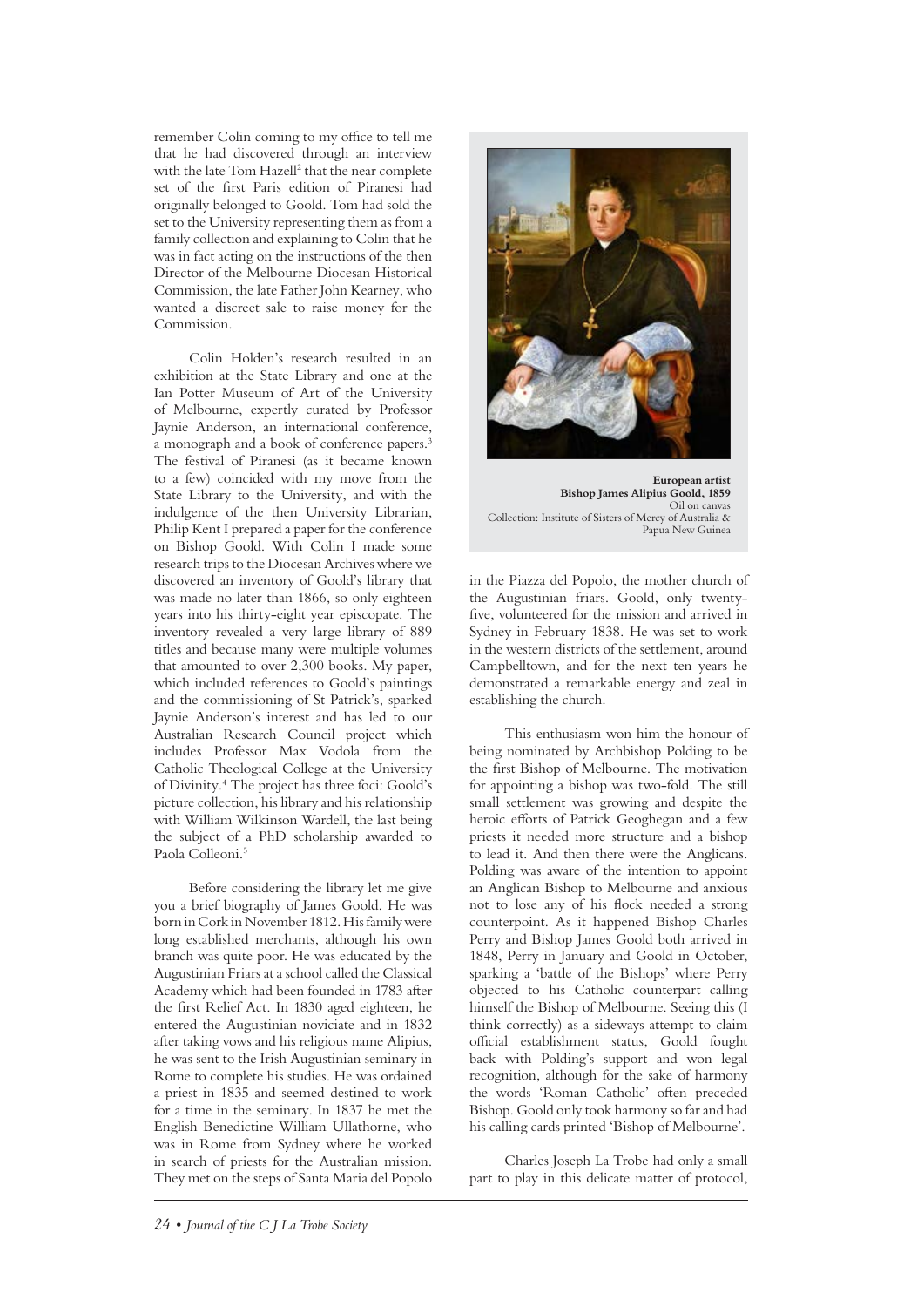as it preceded Separation and the decisions were made in Sydney. His friendship with Perry, and his own Moravian faith that was largely expressed in the Anglican church of St Peter's Eastern Hill, meant that there was some distance between him and Goold. As Lieutenant-Governor (from July 1851) he did resolve the matter of Goold's salary that had dragged on for four years. The Colonial Office permitted government payment of recognised clergy as agents of social order, but there was no provision for superior salaries in newly-formed dioceses. Afer much lobbying in London the matter was referred for local resolution in 1852 and La Trobe acted in Goold's favour;<sup>6</sup> sadly there is not much on the record to show gratitude in return. La Trobe was also responsible in 1850 for the grant of land on Eastern Hill for a school and episcopal residence, and it was of course to become the site of St Patrick's Cathedral.

La Trobe appointed Goold to the Council of the new University where he formed an uneasy alliance with Bishop Perry to oppose Chairs in Moral Philosophy, Hebrew and Metaphysics. Goold's entry in his diary gives his reason as being: 'on the grounds of their being likely to be abused to the injury of religion by Professors of loose morals and skeptical minds'.7 In fact, Goold and Perry perhaps unwittingly worked in this way to reinforce the secular basis of the University, carefully balanced by Redmond Barry with a council representing all the main Christian denominations. Goold had no interest in promoting the secular and in an entry in his diary for 1 June 1853 he notes the following encounter with La Trobe:

> I called on the Governor a little before two in order to request that the clergymen may be permitted to draw their salaries - as allowed by the New Church Act - without any further delay. I also expressed to him my surprise at the appointment of a Protestant to the Council of the University in the place of Dr Roe, a Catholic, who resigned, thus depriving the Catholic body of their share of infuence in the management of that establishment. I also stated that the appointment was calculated to raise suspicions in the minds of the Catholics concerning his disposition to preserve the equality of rights.

He assured me that he was most desirous to act fairly and impartially towards all denominations. He requested me to furnish him with the names of the parties thought qualifed to act as Councillors to the University, and he would on the frst vacancy to select from them. This I promised to do at an early day. During the conversation he was courteous and disposed to grant every reasonable request. However, notwithstanding his professions of liberality I think he is at heart Protestant and anti-Catholic.<sup>8</sup>

\*\*\*

So what of Goold's Library? We know that within eighteen years of his arrival in Melbourne it was quite large; we have the inventory for evidence. We also know it was housed in a wing of the Palace he had built in 1857 on Eastern Hill. This replaced the simpler house on Nicholson Street that he used as an inducement to the Mercy Sisters under the redoubtable Ursula Frayne to move from Perth to Melbourne. When they arrived, they found their new convent was complete with a mortgage for which they were responsible with the proceeds used by Goold to build his new Palace.

The inventory gives a shelf mark for each book which allows us to reconstruct the physical arrangement of the library. Through this emerges a conventional design. The shelving runs from A to H, suggesting eight shelving units forming three bays on either side of the room, each lit by tall windows. The number of shelves assigned to each letter is not consistent, but the basic layout of the library was secular volumes in Ranges A to D and religious works in Ranges E to H. Standing at the northern end of the room in their own custom designed shelves were the Piranesi: a dramatic focal point and clearly the great prize of the collection. In the centre of the room was a library table and from the inventory we know that on this lay the *Narrative of the Expedition of an American Squadron to the China Seas and Japan*, by Commodore Perry and published in 1857, and another American volume, the illustrated Webster's *An American Dictionary of English Language* in the 1859 edition.

Goold's interests as evidenced by the library were wide ranging. One feature noticed early by our colleague Paola Colleoni was the collection of dictionaries and lexicons. Goold was fuent in Italian from his fve years in Rome, a great advantage in his dealings with the Curia, and had many volumes in Italian. His copies of *Dictionary of the English and Italian Languages which is prefxed an Italian and English Grammar*  (London, 1839) and *Vocabolario italiano-latino, ad uso delle regie scuole di Torino* (Bassano, 1844) supported this skill. The French language was also very evident in his library and he had copies of *Nuovo metodo sulla grammatica francese* published in Rome in 1826 and *Dictionnaire*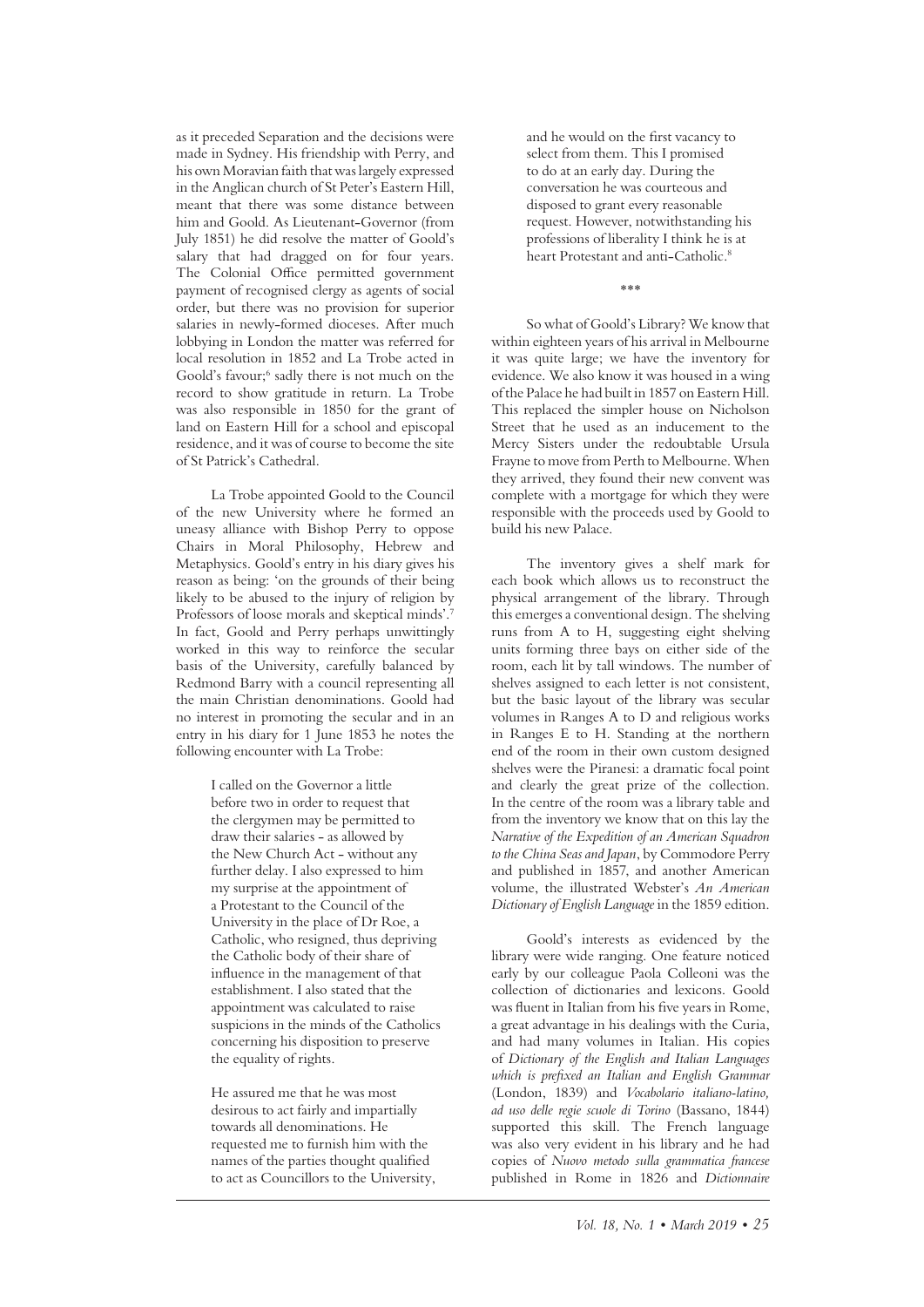

**Charles Nettleton, 1826-1902, photographer Bishop's Palace, Eastern Hill, East Melbourne, c.1866** Photograph, albumen silver Pictures Collection, State Library Victoria, H2119 (detail) From a photograph of St Patrick's Cathedral under construction. On the left, the singlestorey Library which later became two-storeyed when a loggia and verandah were added to the Palace

*général français-anglais* published in Paris in 1771. Latin and Greek dictionaries were also present and Goold had many books on the English language. Two in particular are instructive: *A Critical Pronouncing Dictionary and Expositor of the English Language*… (London, 1833) was presented to Goold as a gif in Perugia soon afer his ordination, and contains instruction concerning pronunciation, information about the infuence of Greek and Latin accent on English, and 'rules to be observed by the natives of Scotland, Ireland and London, for avoiding their respective peculiarities'; the second is a copy of *The Oldest English Texts* published in London in 1885, a year before Goold's death and thus a late purchase. Placed together they act like bookends showing Goold's enduring interest in language and its use.

Architecture features as a real strength in the collection. Goold owned a copy of Pugin's *Contrasts: or A Parallel between the Noble Edifces of the Middle Ages and Corresponding Buildings of the Present Day* (1841 edition), and gave to Wardell his copy of Pugin's *Glossary of Ecclesiastical Ornament and Costume* (1846 edition). Continuing in this theme, he also had a copy of John Hawkins' *A History of the Origins and Establishment of Gothic Architecture* published in 1813, as well as a copy of *The Chapel of St Anthony the Eremite: at Murthly, Perthshire, the seat of Sir William Drummond Stewart of Grandtully* privately published in 1850. This book fts Goold's taste and purpose as the chapel was designed by Pugin and was the frst Catholic church to be consecrated in Scotland afer the Reformation; it is also lavishly illustrated in full colour. His range was not limited to the Gothic. He owned copies of *Prolusiones Architectonicae: or Essays on the subject of Grecian and Roman Architecture* published in 1837 by William

Wilkins, neo-classical architect and member of the Society of Dilettante; a copy of Pain's *British Palladio: or the Builder's General Assistant*; a copy of *Some Account of Domestic Architecture in England* by T. Hudson Turner; and *Illustrations of Public Buildings of London* by Augustus Pugin and John Britton, as well as a copy of *A Treatise on Civil Architecture* by the architect for George III, William Chambers. Goold was responsible for commissioning eighty-six churches including thirteen designed by Wardell, so volumes like *Ornamental Designs for Windows* published by Chance Brothers and Company in 1855, or J.B. Waring's *Arts Connected with Architecture illustrated by Examples in Central Italy* published in London in 1858 probably had a very practical purpose. This interest in architecture endured through his life: his copy of *Modern Building and Architecture: a series of working drawings and practical designs, including numerous examples from the Paris and Havre international exhibitions* was published between 1870 and 1879 and thus purchased perhaps only a few years before his death in 1886.

As a Bishop, Goold had one great advantage in building his collections. He was required to visit Rome at regular intervals to meet with the Cardinal Prefect for Propaganda Fide<sup>9</sup> and the Pope. In the thirty-eight years of Goold's episcopacy he made fve such trips, totalling almost fve years in travel. His routes to and from Rome took him through the Americas, India, and across Europe, with return visits to Paris and London as well as Ireland. Travel and an interest in contemporary international afairs is a feature of his library. These included *A Picturesque Tour of Italy from drawings made in 1816-1817* by the architect James Hakewill and the artist Joseph Mallord William Turner; and no fewer than three works by Laborde, his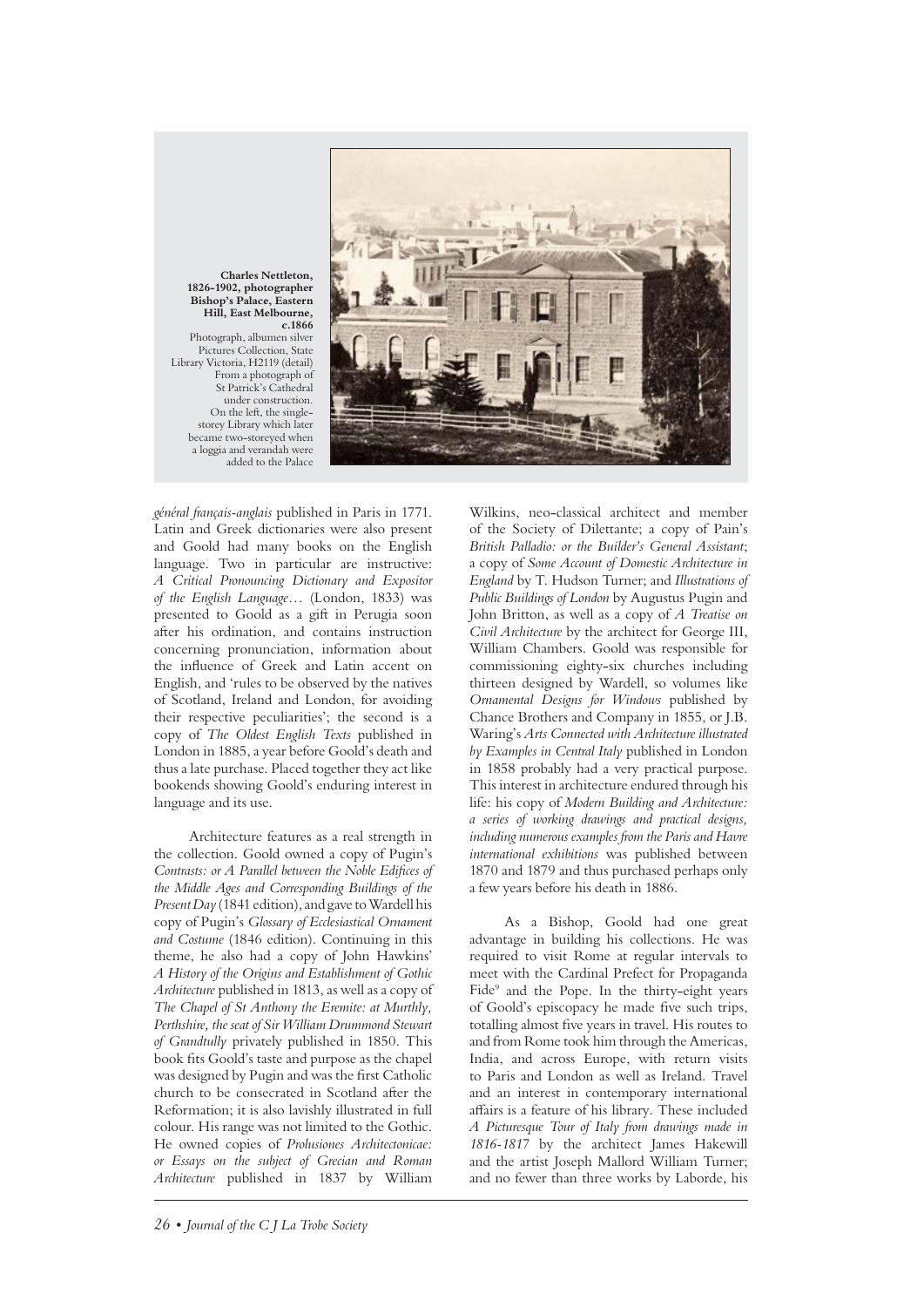

**François-Nicholas-Barthelemy Dequerauviller (Dutailly), 1745-1807, artist Adrien Pierre François Godefroy, 1777-1865, engraver François Godefroy, 1743-1819, engraver Vista del paseo nuevo de Barcelona, View of the new mall at Barcelona, 1806** Etching and engraving In Alexandre Louis Joseph de Laborde, *Voyage pittoresque et historique de l'Espagne*, Tome 1, part 1, Paris, Pierre Didot l'aîné, 1806

*Voyage...de l'Espagne*, *Voyages...dans l'ancienne France* and *Description d'un pavé en mosaïque... Italica*. Rome is a clear favourite with copies of the two-volume set of Fontana's *Raccolta delle Migliori Chiese di Roma e Suburbane* published in 1853; Filipo Gerardi's *La Patriacale Basilica Laterenese*; and two Royal folios of the illustrated *Istoria della Sacrosanto Patriacale Basilica Vaticana* by Filipo Maria Mignanti. His inventory reveals three atlases: *The Geographical and Astronomical Atlas* published in London in 1825; a copy of *Atlas géographique: dressé pour l'Histoire universelle de l'église catholique* by the French church historian René François Rohrbacher; and a curious *Ancient and Scriptural Atlas* devoid of any imprint. Of possibly more practical use his inventory records a copy of Fellows' *Map of Victoria*, a copy of Whitehead's 1851 *Map of London* and Allen's 1859 *Catholic Map of Ireland*. As with all his areas of interest Goold collected voyages and contemporary books about the world to the very end. In a small ledger kept between 1870 and the year of his death 1886 of his personal expenses there is an entry in March 1879 for payment to Robertsons of  $\text{\pounds}2/15/-$  in cash for an illustrated folio *The War in the East: an illustrated history of the confict between Russia and Turkey* by A. J. Schem and published in New York the previous year.

Goold clearly had a love of lavishly illustrated books, and many of these, especially those printed in colour, would have been expensive. His literary interests were served with simpler volumes and included two sets of the Waverley novels. In poetry Longfellow, Byron, Wordsworth, Dante were some of the authors; and while Shakespeare is unsurprising, Jean Racine in an 1844 French edition, and Molière in a 1768 Paris edition attest to his wider interests. Classics like Boccaccio's *Decameron* and La Fontaine's *Fables* were in company with Victor Hugo's *Notre Dame de Paris,* better known as the *Hunchback of Notre Dame,* in a Belgian edition of 1840. Goold had two volumes of Dicken's *Household Words*, formerly owned by the frst priest in the Port Philip District, Patrick Bonaventure Geoghegan. One curiosity is his copy of *New Lights: or Life in Galway* by the prolifc and populist Irish American author Mary Anne Sadlier published in New York in 1853. This is a novel dealing with the Irish famine and immigration, themes of obvious interest to Goold, but it cannot be classed as high literature. He also had a copy of James Fenimore Cooper's novel *The Spy: a tale of the neutral ground* in an 1852 London edition. Classics include Lucian's *The Satyrs of Perius* in Sheridan's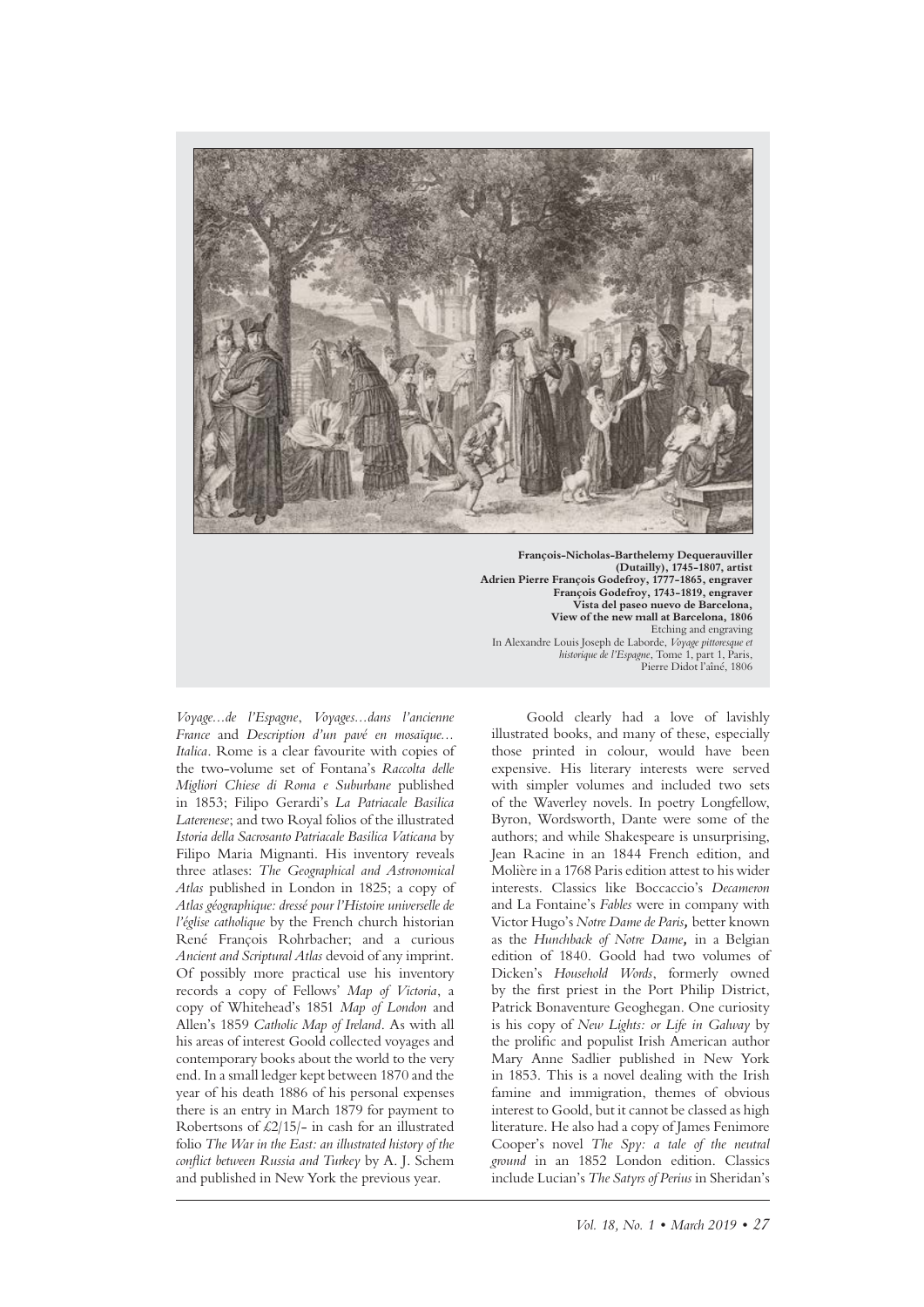translation, as well as Euripides *Medea* and the plays of Sophocles, Homer, Cicero, Xenephon and Thucydides all found space on his shelves, supported by Chambers' *Ancient History* of 1852 and Smith's 1858 *History of Greece.*

History and Science are also strongly represented. English and Irish history predominate, but other titles like *The Heimskringla; or Chronicles of the Kings of Norway* in three volumes attests to Goold's curiosity. Although the book is signed by Goold and dated 21 May 1854, it does not appear in the inventory. Goold was in Melbourne at the time meaning that this was a local purchase and its exotic subject suggests that he bought it to read; however, only the frst few sections are cut so it clearly did not hold his interest. His set of Rudolf Ackerman's deluxe histories of the Universities of Oxford, Cambridge and the English public schools were possibly of more interest to him for their fne illustrations rather than their text. In Science books on physics, chemistry, botany, astronomy, trigonometry, calculus, hydrostatics, mechanics and optics are found in range A. He owned eight volumes of the *Stereoscopic Magazine* with its photographs presenting a three-dimensional illusion. Of more local interest are his copies of Ferdinand von Mueller's *Eucalyptographia: a descriptive atlas of the eucalypts of Australia and the adjoining islands,* in all ten volumes published between 1879 and 1884. Goold had a close relationship with Von Mueller and on his advice introduced *Eucalyptus globulus* or blue gum to Rome in an effort to drain malarial swamps; their descendants plague the eternal city as weeds to this day. Goold also had a copy of Brough Smyth's *Aborigines of Victoria* published in 1878, and copies of James Bonwick's *Discovery and Settlement of Port Phillip* (1855) and *Geography of Australia and New Zealand* (1856).

Half of his library was devoted to works on theology, scripture, church history and canon law. Many were standard or conventional works, and expected in a working bishop's library. Some like the magnum opus by Jaques-Paul Migne *Patrologiae Cursus Completus* in 232 volumes and his 66-volume work *Orateurs Sacrés,* a vast collection of sermons in French published between 1853 and 1855, suggest a desire to develop a deeper collection in this area. A further example of a scholarly ambition, if not interest, is his collecting of books published by the great scholar and expert on palimpsests, Cardinal Angelo Mai. Goold presented a set of these as a very early donation to the University Library (very quickly followed by a gif of Protestant texts by Bishop Perry)**,** and had eleven titles by Mai by the time of his 1865 inventory. He purchased Mai's Greek *New Testament* in Rome in 1874 and it was during this visit that he was made



Archbishop, proudly noted in the inscription. Other religious and theological books seem to have been collected because they were beautiful examples of letterpress. Huw Sandaver at the Mannix Library, Catholic Theological College, has identifed three such books all published in Paris. They are a commentary on the *Summa Theologica* published in 1680 by the widow of Georges Josse, Denise de Heuqueville who worked in partnership with their daughter Marguerite; a commentary on the *Pentateuch* published in 1638 by Élisabeth Macé, widow of the printer André Chevalier; and *The Works of St Ambrose* published in 1549 by Charlotte Guillard. Each is distinguished by the fact that they were printed by women, although this was probably not Goold's interest.

The copy of the commentary on the *Summa Theolgica* has John Fitzpatrick's signature and Maynooth, the national seminary of Ireland, with the date 1837. The fact that it is clearly marked as Goold's book and in his inventory, gives a further clue as to how he built his collection. Several books that survive from Goold's library have signatures of other priests in the diocese with subsequent marks of Goold's ownership and many of these are recorded in the inventory. Goold was either given or claimed the books of other priests, notably Patrick Geoghegan and John Fitzpatrick; both worked closely with him as frst and second Vicars General of the Diocese. One book Fléchier's *Panergyriques et autres sermons* from 1696 has an inscription 'Presented to the Rev. P.B. Geoghegan by his faithful friend C. Nicholson 1845', indicating a gift to Geoghegan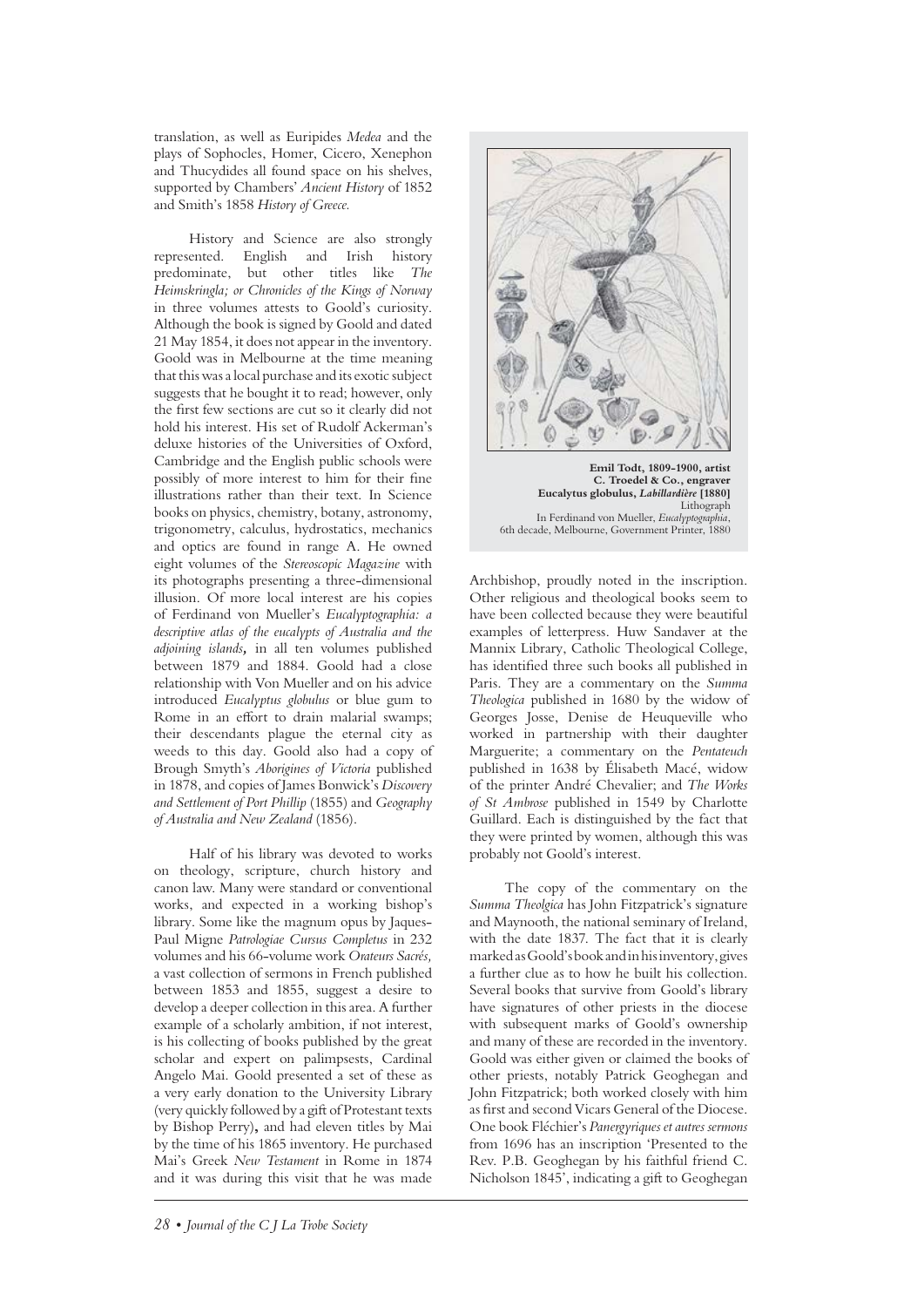

**Giovanni Francesco Barbieri (Guercino), 1591–1666, artist Francesco Bartolozzi, 1728-1815, engraver Holy Family with angel who ofers fruit to the Christ child, 1837** Etching with red and black ink In Giovanni Battista Piranesi, *I migliori disegni del Barbieri da Cento detto il Guercino*, 2nd edition, volume 21, Paris, Firmin-Didot, 1837

from Sir Charles Nicholson, the great book collector and member for the Port Philip District of the Legislative Council of New South Wales, with a later signature from Goold. We know that Goold's set of Bower's seven-volume *A History of the Popes* of 1759 once belonged to Nicholson as it has his bookplate, probably purchased from the great sale of Nicholson's books in 1861, a hypothesis supported by the fact that it appears in Goold's inventory which is not later than 1865.

We know that Goold purchased locally from booksellers, his copy of the *Ancient and Scriptural Atlas,* was bought from the Melbourne bookseller and publisher, James Blundell, who advertised copies of the volume in 1855 and 1856. It appears to have been a compilation from loose sheets acquired by Blundell, as a second variant edition is in State Library Victoria and acquired at the same time. His copy of Perry's *Narrative of an Expedition* was purchased from Benjamin Mortimer, who traded as Mortimer and Son in Melbourne from 1853 to 1860 and promoted himself as a specialist bookseller in American titles. Some Australian purchases were from further afeld. His copy of *The Lives of the Fathers, Martyrs and other Principal Saints,* compiled from original monuments and authentic records by Rev. Alban Butler, was published by James Dufy of 15 Wellington Quay, Dublin and 22 Paternoster Row, London, but sold to Goold by W.C. Rigby, bookseller, stationer and news agent, 34 King William Street in Adelaide.

Goold collected some of his greatest books on his overseas trips and entries in his diary for his visit to Rome in 1867 give some clues. On 20 June he attends celebrations on the anniversary of the Pope's coronation and notes that aferwards he 'went shopping for a time'. The following day he visits the Typografico, the Vatican bookshop, but unimpressed by the quality of the stock bought only one book. On 7 July he notes he looked over some journals, and on the 10th he buys a sculpture. Afer a visit to Paris and the Great Exhibition where he probably bought his elaborate copy of the *Bible* illustrated by Gustave Doré, a book surely recommended by its beauty rather than the originality of its text, he arrives in London on 19 August and immediately takes a cab to Paternoster Row, then the great centre of the London book trade.<sup>10</sup>

Sadly, the same diaries do not tell us much about what he was buying, nor what he was reading. Goold's diaries, which commence with his epic overland carriage ride from Sydney to Melbourne at the start of his episcopate, are incomplete and his entries are ofen more *aide-mémoire* that detailed accounts of his day and never self-refective. He mentions reading often, usually for an hour or so each day but ofen only an 'interesting' or 'pious' book. Goold did not annotate his books beyond the occasional pencil line in a margin so we do not really have a sense of what held his interest. We know that several books remained with leaves uncut, so at least we know he did not read those.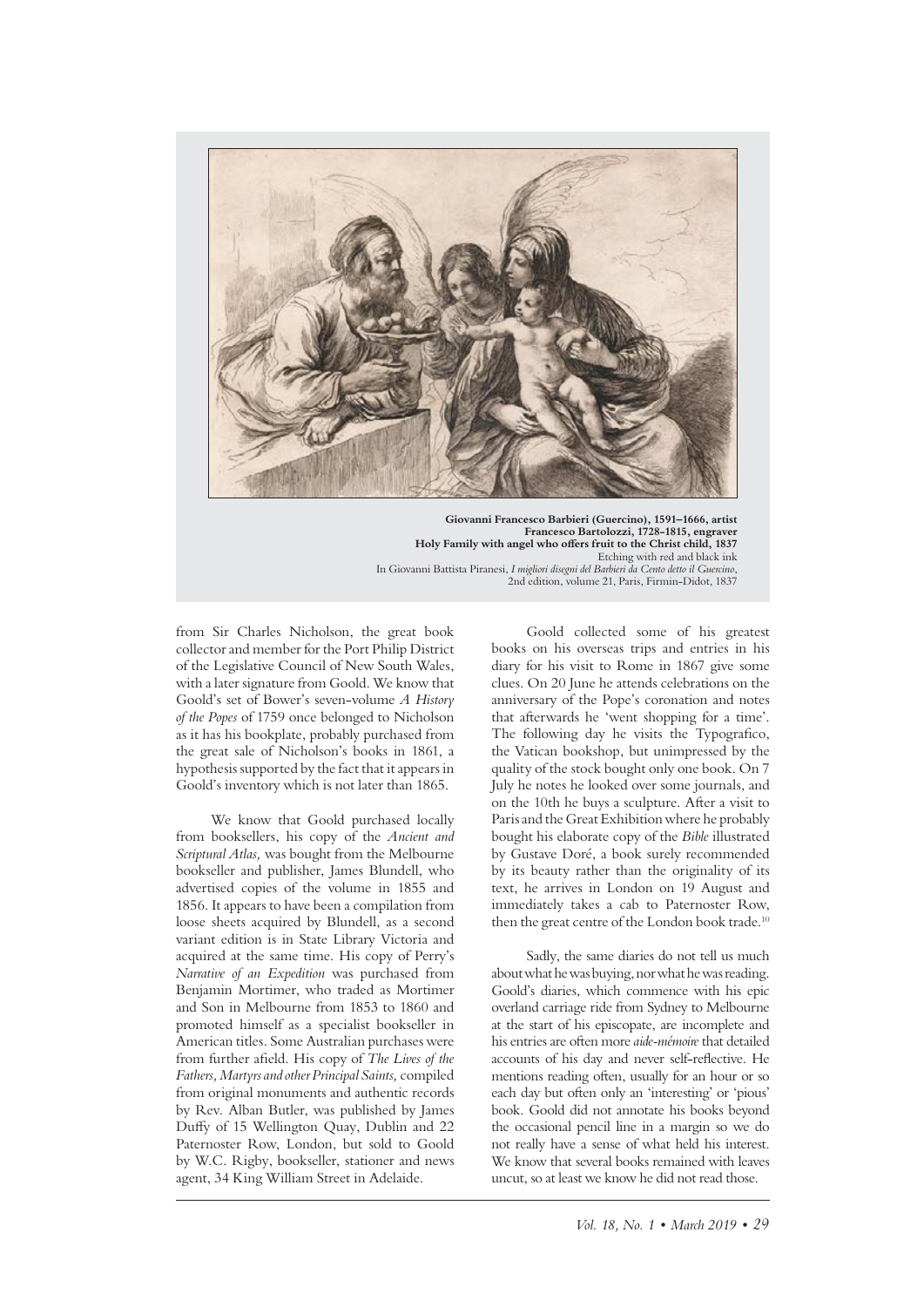It is surprising that a collection so large and so rich was unremarked by contemporaries. There are no accounts discovered to date of visits to this collection or its use by presumably anyone other than the Bishop and priests in the Palace. It appears to have been a private sanctum and while the Piranesi volumes held pride of place their presence was known only to a few. This spectacular set of volumes makes sense in the context of the library if we think of it as a kind of keystone with the pillars of the arch made by the collections of secular and religious texts either side. Piranesi combines Goold's love of Rome, of architecture, of building and of lavish books. The illustrations of ancient monuments and Christian churches, of great art as well as great engineering all chime with other books in his library and with his collection of paintings as well as his great program of construction.

We are getting closer, I think, to an answer as to how and when Goold acquired the Piranesi. Its presence in the inventory of 1865 means that Goold must have purchased it on either his frst or second visit to Europe as Bishop: in 1851- 53 or 1858-59. We know he was buying art at this time through newspaper reports of the arrival of collections of paintings in 1853 and the arrival of a number of portraits in 1859. Rome is a likely place, but so is Milan. The inventory lists 27 volumes, an unlikely number since the first Paris edition<sup>11</sup> is usually bound in 24 or 26 volumes. The Baillieu Library holds 23 volumes and is missing volume 18 *Choix des meilleures statues antiques*; and volume 21 *I migliori disegni del Barbieri da Cento detto il Guercino* being prints made from plates engraved by Giambattista Piranesi and Francesco Bartolozzi, as well as the last volume consisting of views of Rome and other ancient monuments by Giambattista's son Francesco Piranesi. Volumes 18 and 21 were both recently rediscovered at the Mannix Library by Paola Colleoni and are defnitely part of the Baillieu set as they are bound by the frm Pietro and Guiseppi Vallardi from Milan who were also book and print sellers. The Vallardi repaired the earlier volumes and their tickets also appear in many of these. The two volumes are not from the frst Paris edition, but from the 1835-1839 second edition printed by Firmin- Didot. In one of his last emails to me Colin Holden, having inspected the volumes, speculated that they had only been bound once and I think they may well have been in the Vallardi stockroom in their original limp covers. I think this shows that the volumes were added to an incomplete frst Paris edition to make up a set and sold by Vallardi, perhaps to an intermediate owner, perhaps directly to Goold. The fnal missing volume is in many places around Melbourne. Colin was aware of prints from this volume appearing for sale over the years, and Tom Hazell often told the inquisitive that some of the books from Goold's collection had been given to him by Father Kearney in lieu of payment for his good works, so I think that is both the source of the prints and the fate of the volume.

In his will Goold left his books to the Diocesan Library. His successor Archbishop Carr probably enjoyed them but established a diferent and more populist library for public use. Carr's successor, Mannix, never lived in the Palace and had his own grand library at *Raheen* as well as establishing the Central Catholic Library under Father William Hackett SJ in 1924. When the Corpus Christi Seminary was established at *Werribee* mansion in 1923 under the Jesuits, Father George O'Neill SJ and Father Edward de la Peza SJ selected volumes from Goold's library for the seminary and what survives of this selection is at the Mannix Library. The rest remained in place until the Palace was demolished in 1971, lovingly recorded in a memorandum and a short article by Tom Hazell. Many books he identifed have since disappeared, surfacing occasionally in the better rare book shops of Melbourne or the occasional second-hand shop. According to Tom Hazell he owned a frst edition of Erasmus' Greek *New Testament* now missing — that would be a book worth fnding.

\*\*\*

I posed a question near the start of this essay about whether Goold can be described as a connoisseur. If we accept that he chose some of his books more for their form than their content, and that his eye was drawn to the beautiful as much as the practical, I think the answer is a qualifed yes. What is absent is the kind of systematic collecting that would mark him as a collector of note. There is perhaps something in his collecting that reveals his character. It was Jaynie Anderson who recognised in Goold's Piranesi and his paintings a distinctive taste for the late Baroque, and if we use the word baroque in its metaphorical sense of grandeur and excess we see Goold as he was. You can tell a lot about a person by the books on their shelves.